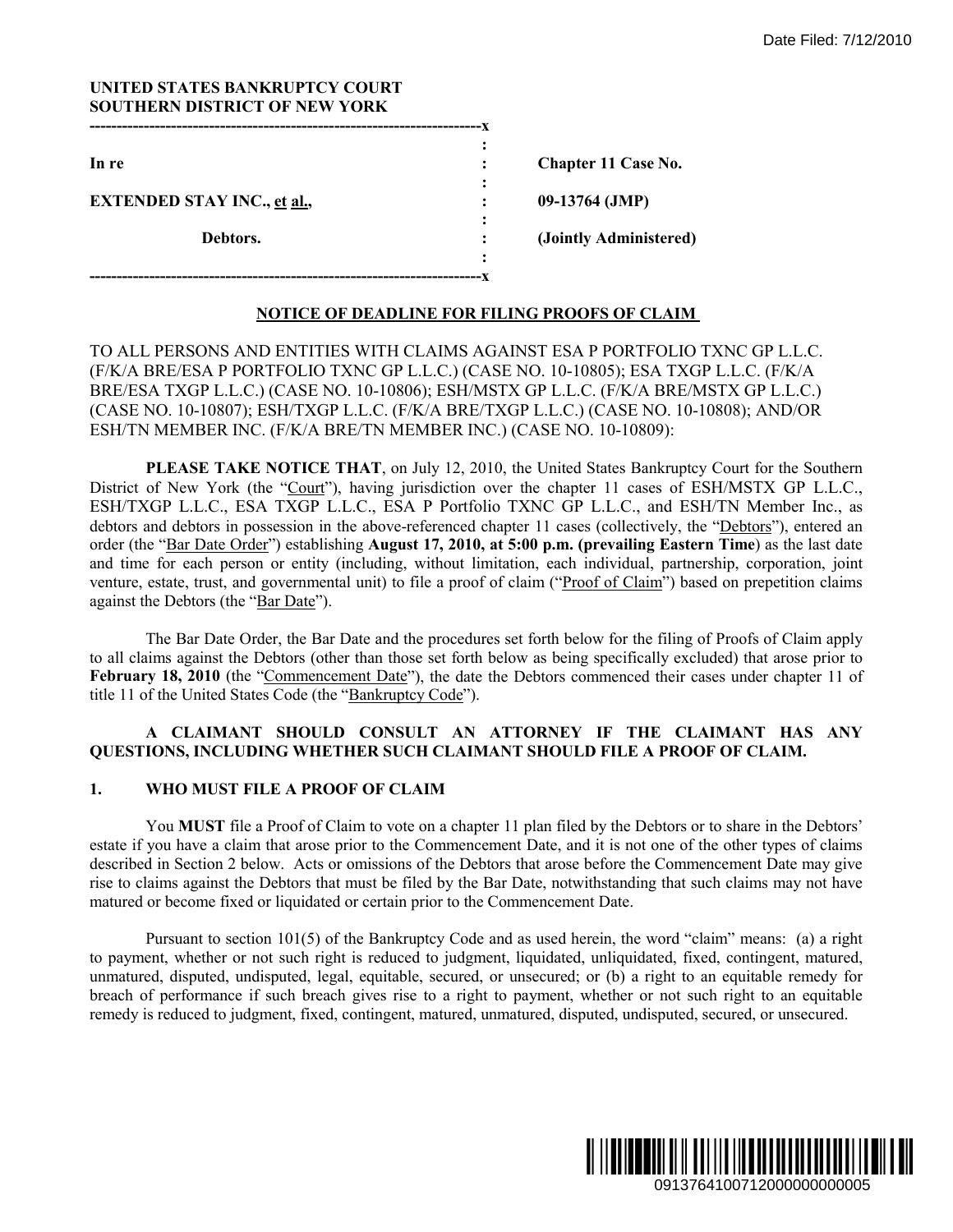# **2. WHO NEED NOT FILE A PROOF OF CLAIM**

You need not file a Proof of Claim if:

- (1) Your claim is added to the Debtors' Schedules of Assets and Liabilities and/or Schedules of Executory Contracts and Unexpired Leases (collectively, the "Schedules") and (i) is not described as "disputed," "contingent," or "unliquidated," (ii) you do not dispute the amount, nature, or priority of the claim set forth in the Schedules, and (iii) you do not dispute that the claim is an obligation of the specific Debtor against which the claim is listed on the Schedules;
- (2) You hold an interest in the Debtors, which interest is based exclusively upon the ownership of common or preferred stock, membership interests, partnership interests, or warrants or rights to purchase, sell or subscribe to such a security or interest; provided, however, that parties holding such ownership interest who wish to assert claims (as opposed to ownership interests) against the Debtors that arise out of or relate to the ownership or purchase of an interest, including claims arising out of or relating to the sale, issuance, or distribution of the interest, must file Proofs of Claim on or before the Bar Date, unless another exception identified herein applies;
- (3) Your claim has been paid in full by the Debtors;
- (4) You hold a claim allowable as an administrative expense under sections  $503(b)$  and  $507(a)(2)$  of the Bankruptcy Code;
- (5) You hold a claim that has been allowed by an order of this Court entered on or before the Bar Date:
- (6) You hold a claim for which a separate deadline is fixed by this Court (whereupon you will be required to file a Proof of Claim by that separate deadline);
- (7) You are a debtor in any of the above-captioned chapter 11 cases, to the extent you have a claim against a Debtor;
- (8) You are an affiliate or wholly-owned subsidiary of any debtor in the above-captioned chapter 11 cases and have a claim against a Debtor;
- (9) You hold a claim for which you have already properly filed a Proof of Claim with the Clerk of the Court or the Debtors' notice and claims agent, Kurtzman Carson Consultants, LLC ("KCC"), against the Debtors using a claim form which substantially conforms to the Proof of Claim Form; or
- (10)You are CWCapital Asset Management LLC (the "Special Servicer"), the Trust, the Successor Trustee, the Mortgage Debt Parties or the master servicer (all as defined in the Final Order (A) Authorizing Use of Cash Collateral, (B) Granting Adequate Protection, and (C) Modifying the Automatic Stay (the "Final Cash Collateral Order") dated July 23, 2009 [Docket No. 205]), to the extent you hold a claim relating to the Mortgage Debt or arising under or in connection with any Mortgage Loan Document (as defined in the Final Cash Collateral Order).

 If your claim falls within any of the above categories, your rights as the holder of such claim will be preserved without you filing of a Proof of Claim. Any other person or entity (including, without limitation, each individual, partnership, joint venture, corporation, estate, trust, and governmental unit) must file a Proof of Claim, as described herein, before the Bar Date.

**THIS NOTICE IS BEING SENT TO MANY PERSONS OR ENTITIES THAT HAVE HAD SOME RELATIONSHIP WITH OR HAVE DONE BUSINESS WITH THE DEBTORS BUT MAY NOT HAVE AN UNPAID CLAIM AGAINST THE DEBTORS. THE FACT THAT YOU HAVE RECEIVED THIS NOTICE DOES NOT MEAN THAT YOU HAVE A CLAIM OR THAT THE DEBTORS OR THE COURT BELIEVE THAT YOU HAVE A CLAIM.**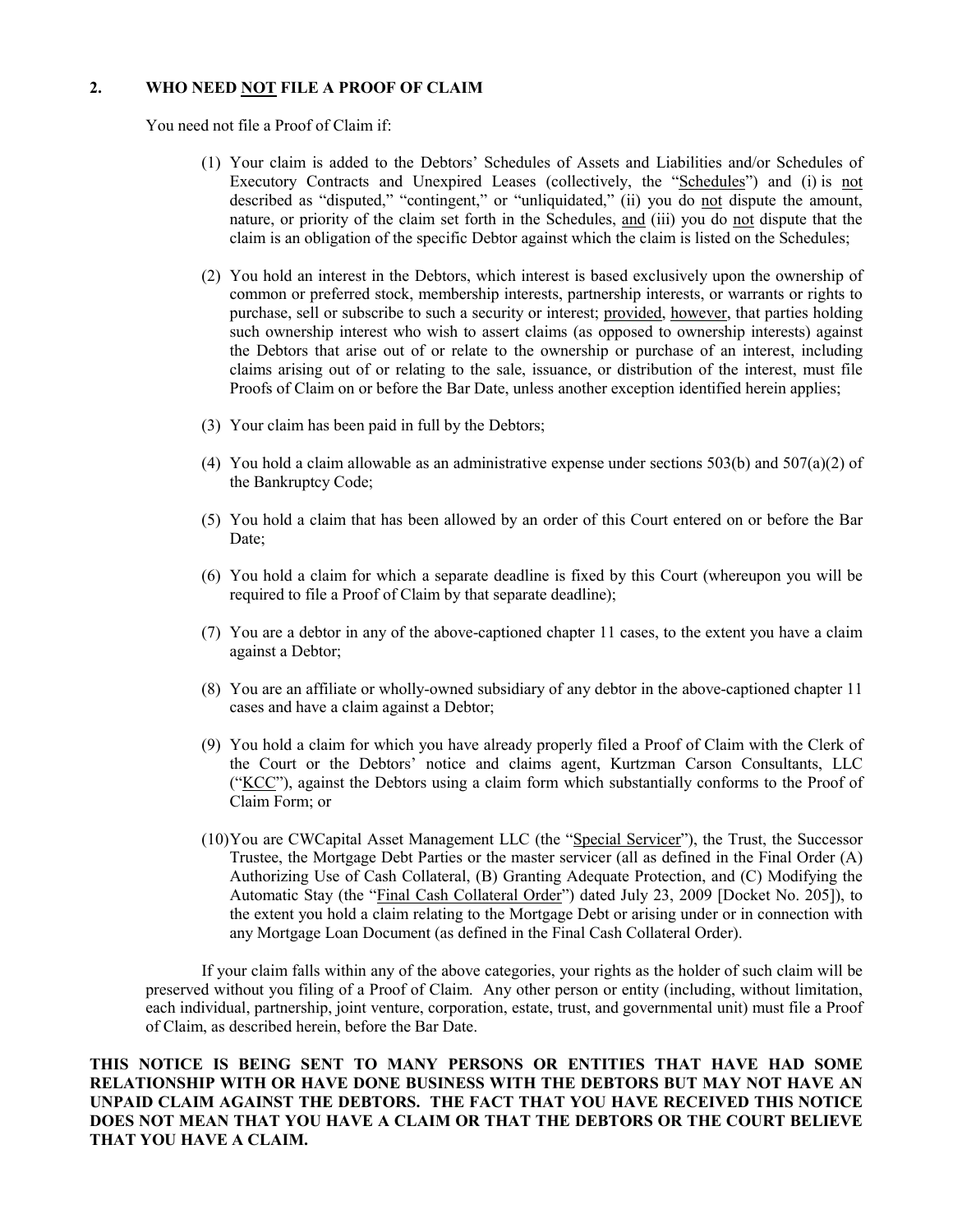# **YOU SHOULD NOT FILE A PROOF OF CLAIM IF YOU DO NOT HAVE A CLAIM AGAINST THE DEBTORS.**

# **3. EXECUTORY CONTRACTS AND UNEXPIRED LEASES**

 Any person or entity holding a claim arising from the rejection of an executory contract or unexpired lease must file a Proof of Claim based on such rejection by the later of (i) the Bar Date and (ii) the date that is forty-five (45) days following the effective date of such rejection or be forever barred from doing so.

# **4. WHEN AND WHERE TO FILE**

 All Proofs of Claim must be filed so as to be **actually received** on or before the Bar Date at the following addresses:

If by mail:

Extended Stay Claims Processing Center c/o Kurtzman Carson Consultants LLC 2335 Alaska Avenue El Segundo, California 90245

If by hand delivery:

Attn: Extended Stay Inc. Claims Processing United States Bankruptcy Court Southern District of New York One Bowling Green, Room 534 New York, New York 10004-1408

-or-

Extended Stay Claims Processing Center c/o Kurtzman Carson Consultants LLC 2335 Alaska Avenue El Segundo, California 90245

Proofs of Claim will be deemed timely filed only if **actually received** by KCC, or by the Court on or before the Bar Date. Proofs of Claim may **not** be delivered by facsimile, telecopy, or electronic mail transmission.

# **5. WHAT TO FILE**

 If you file a Proof of Claim, your filed Proof of Claim must: (i) be written in the English language; (ii) be denominated in lawful currency of the United States as of the Commencement Date; (iii) conform substantially with the form attached to this Notice (the "Proof of Claim Form"); (iv) specify the Debtor against which the Proof of Claim is filed; (v) set forth with specificity the legal and factual basis for the alleged claim; (vi) include supporting documentation or an explanation as to why documentation is not available; and (vii) be signed by the claimant or, if the claimant is not an individual, by an authorized agent of the claimant.

If you are asserting a claim against more than one Debtor, separate Proofs of Claim must be filed against each Debtor and all holders of claims must identify on their Proof of Claim the specific Debtor against which their claim is asserted and the case number of that Debtor's bankruptcy case.

 Additional Proof of Claim forms may be obtained at www.uscourts.gov/bkforms/ or KCC's website at www.kccllc.net/extendedstay.